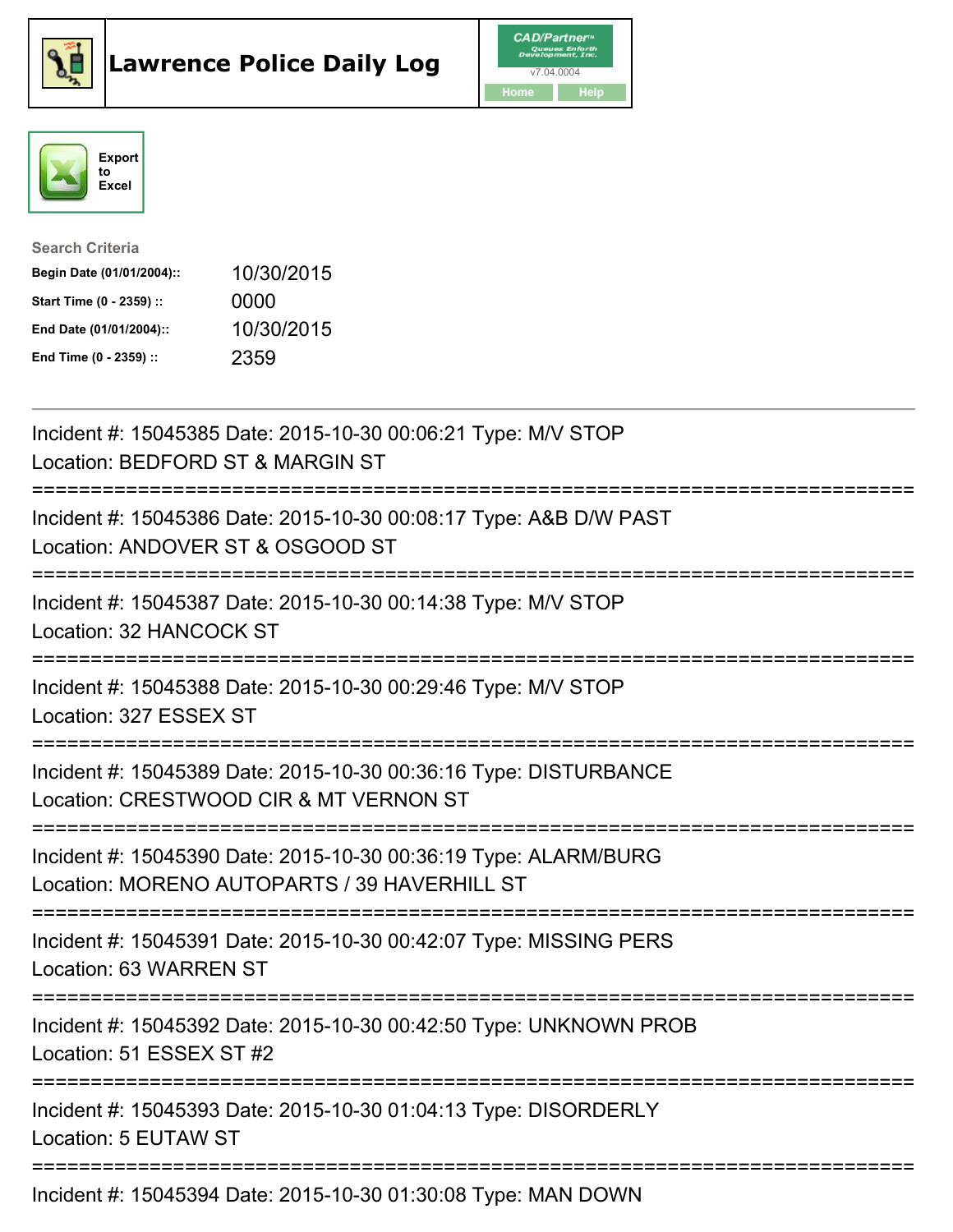Location: BROADWAY & LOWELL ST =========================================================================== Incident #: 15045395 Date: 2015-10-30 01:56:22 Type: M/V STOP Location: CHESTNUT ST & LAWRENCE ST =========================================================================== Incident #: 15045396 Date: 2015-10-30 01:58:38 Type: M/V STOP Location: HAVERHILL ST & LAWRENCE ST =========================================================================== Incident #: 15045397 Date: 2015-10-30 02:00:08 Type: DISTURBANCE Location: 473 ESSEX ST #52 FL 5 =========================================================================== Incident #: 15045398 Date: 2015-10-30 02:03:24 Type: DISTURBANCE Location: 10 DIAMOND ST #29 =========================================================================== Incident #: 15045400 Date: 2015-10-30 02:08:17 Type: MISSING PERS Location: 3 COURT ST =========================================================================== Incident #: 15045399 Date: 2015-10-30 02:11:10 Type: ALARMS Location: BOSTON MARKET / 435 WINTHROP AV =========================================================================== Incident #: 15045401 Date: 2015-10-30 02:12:46 Type: GUN CALL Location: WOODLAND ST =========================================================================== Incident #: 15045402 Date: 2015-10-30 02:38:38 Type: ALARMS Location: ARLINGTON SCHOOL / 150 ARLINGTON ST =========================================================================== Incident #: 15045403 Date: 2015-10-30 02:49:01 Type: MEDIC SUPPORT Location: 62 HAVERHILL ST FL 1 =========================================================================== Incident #: 15045404 Date: 2015-10-30 03:20:57 Type: SUS PERS/MV Location: 17 ALLSTON ST =========================================================================== Incident #: 15045405 Date: 2015-10-30 04:03:00 Type: MEDIC SUPPORT Location: 100 BAILEY ST FL 2 =========================================================================== Incident #: 15045406 Date: 2015-10-30 04:05:23 Type: ALARMS Location: 145 LAWRENCE ST =========================================================================== Incident #: 15045407 Date: 2015-10-30 05:34:43 Type: GENERAL SERV Location: LAWRENCE GENERAL HOSPITAL / 1 GENERAL ST =========================================================================== Incident #: 15045408 Date: 2015-10-30 05:38:39 Type: SUS PERS/MV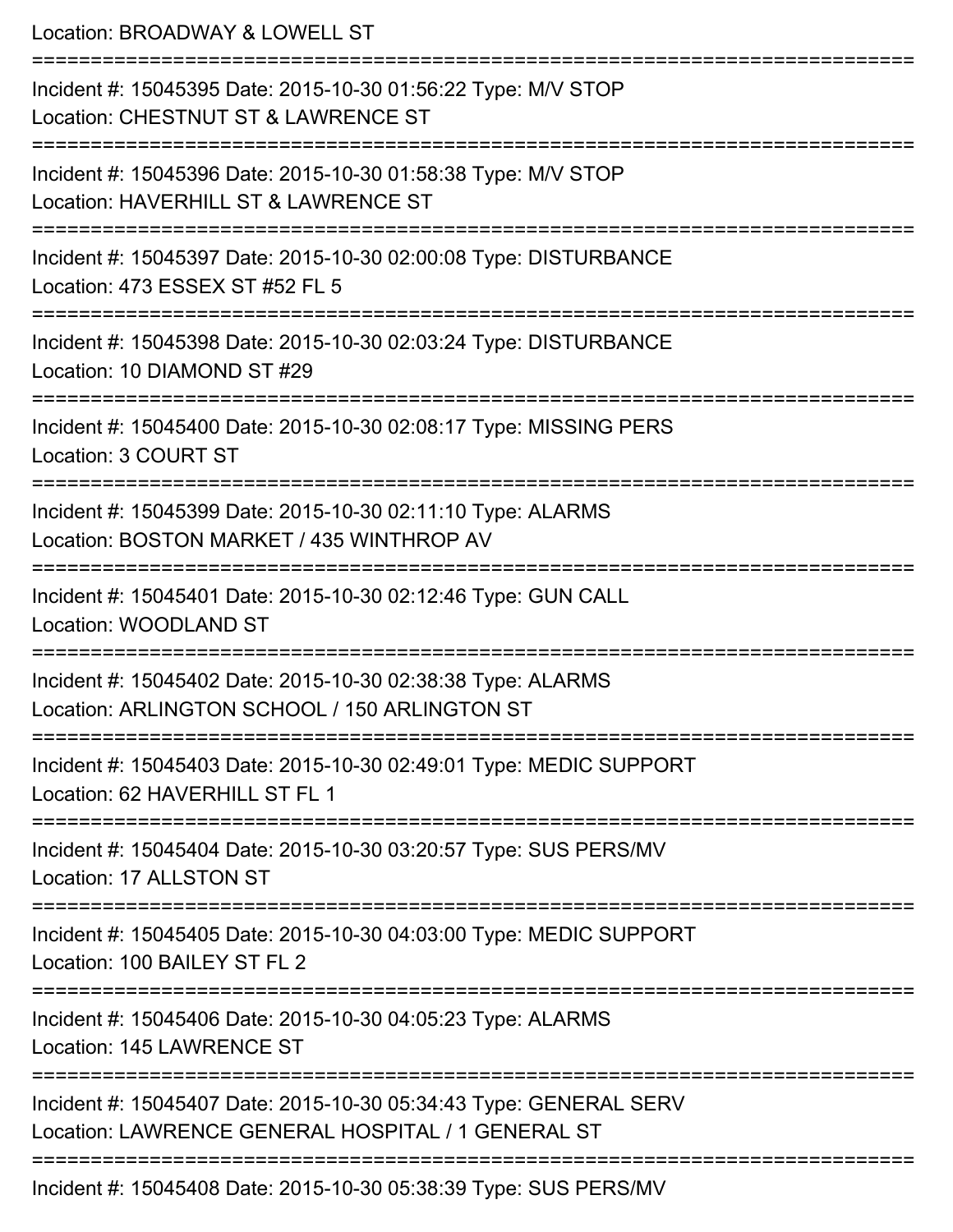| Incident #: 15045409 Date: 2015-10-30 05:38:41 Type: MAL DAMAGE<br>Location: 109 GARDEN ST               |
|----------------------------------------------------------------------------------------------------------|
| Incident #: 15045410 Date: 2015-10-30 06:08:51 Type: M/V STOP<br>Location: AMESBURY ST & ESSEX ST        |
| Incident #: 15045411 Date: 2015-10-30 06:43:07 Type: M/V STOP<br><b>Location: CHICKERING ST</b>          |
| Incident #: 15045412 Date: 2015-10-30 06:50:32 Type: M/V STOP<br>Location: BROADWAY & CANAL ST           |
| Incident #: 15045413 Date: 2015-10-30 07:11:49 Type: PARK & WALK<br>Location: BROADWAY                   |
| Incident #: 15045414 Date: 2015-10-30 07:13:18 Type: MEDIC SUPPORT<br>Location: 681 ESSEX ST #3-9        |
| Incident #: 15045415 Date: 2015-10-30 07:27:15 Type: TOW OF M/V<br>Location: 26 LAKE ST                  |
| Incident #: 15045416 Date: 2015-10-30 07:52:38 Type: AMBULANCE ASSSI<br>Location: 31 LEONARD AV          |
| Incident #: 15045417 Date: 2015-10-30 08:17:01 Type: M/V STOP<br><b>Location: SALEM ST</b>               |
| Incident #: 15045418 Date: 2015-10-30 08:23:44 Type: AUTO ACC/NO PI<br>Location: ANDOVER ST & PARKER ST  |
| Incident #: 15045419 Date: 2015-10-30 08:25:32 Type: M/V STOP<br><b>Location: MARSTON ST</b>             |
| Incident #: 15045420 Date: 2015-10-30 08:28:43 Type: MEDIC SUPPORT<br>Location: 198 ESSEX ST #201        |
| Incident #: 15045421 Date: 2015-10-30 08:51:49 Type: AUTO ACC/NO PI<br>Location: MCDONALDS / 50 BROADWAY |
| Incident #: 15045422 Date: 2015-10-30 08:58:46 Type: ASSSIT AMBULANC                                     |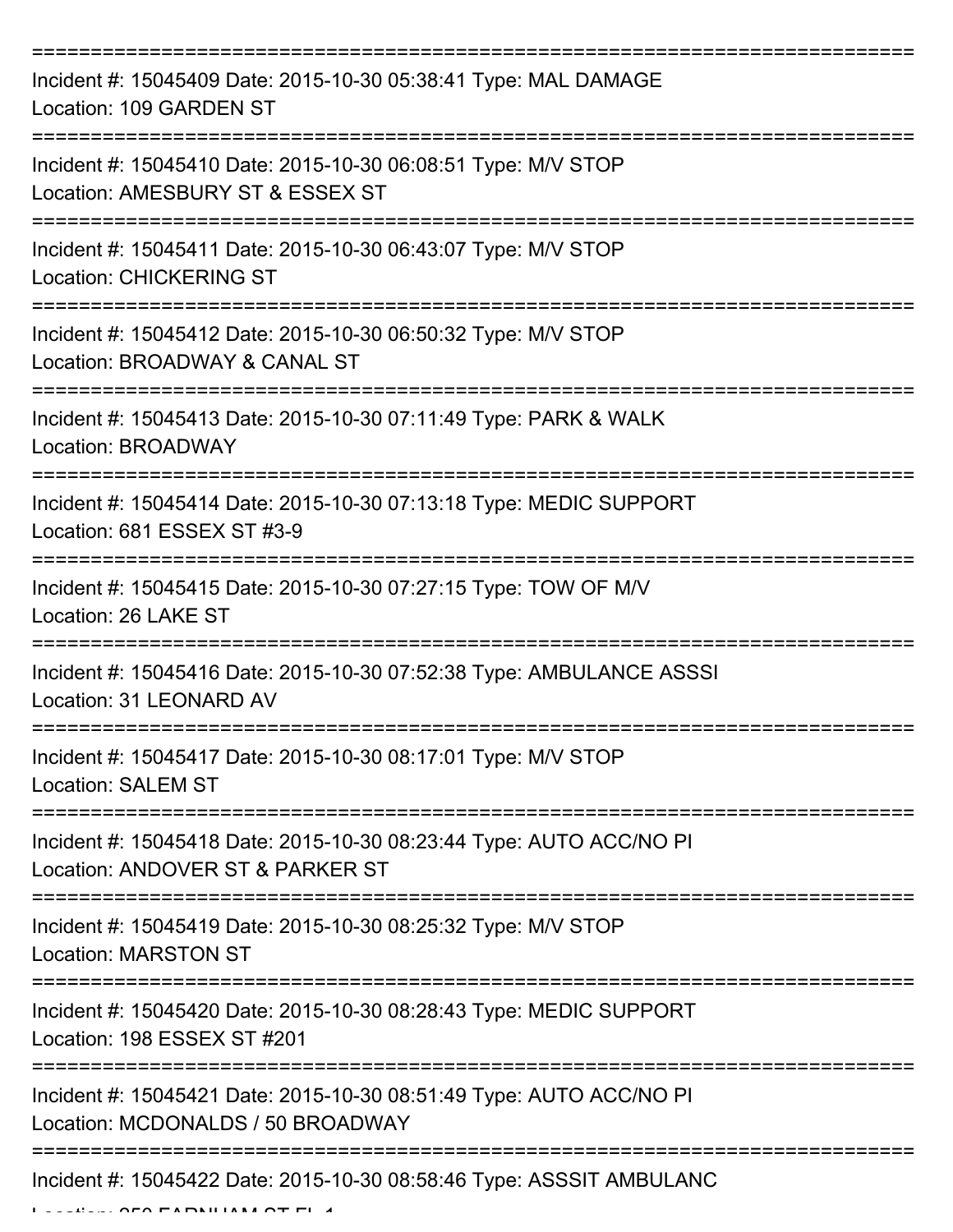| Incident #: 15045423 Date: 2015-10-30 09:08:29 Type: MEDIC SUPPORT<br>Location: 110 AMES ST FL 2NDFL                                 |
|--------------------------------------------------------------------------------------------------------------------------------------|
| Incident #: 15045424 Date: 2015-10-30 09:30:44 Type: WARRANT SERVE<br>Location: 133 ESSEX ST                                         |
| Incident #: 15045425 Date: 2015-10-30 09:31:45 Type: INVESTIGATION<br>Location: 90 LOWELL ST                                         |
| Incident #: 15045426 Date: 2015-10-30 09:43:45 Type: INVEST CONT<br>Location: 90 LOWELL ST                                           |
| Incident #: 15045427 Date: 2015-10-30 09:45:20 Type: MEDIC SUPPORT<br>Location: LEONARD SCHOOL / 60 ALLEN ST<br>==================== |
| Incident #: 15045429 Date: 2015-10-30 09:50:56 Type: SUS PERS/MV<br>Location: 179 WALNUT ST                                          |
| Incident #: 15045428 Date: 2015-10-30 09:51:29 Type: THREATS<br>Location: LAWRENCE HIGH SCHOOL / 70 N PARISH RD                      |
| Incident #: 15045430 Date: 2015-10-30 09:58:45 Type: SUS PERS/MV<br>Location: 101 AMESBURY ST                                        |
| Incident #: 15045431 Date: 2015-10-30 10:06:49 Type: 209A/SERVE<br>Location: 133 ESSEX ST                                            |
| Incident #: 15045432 Date: 2015-10-30 10:12:00 Type: AUTO ACC/NO PI<br>Location: MERRIMACK ST & S UNION ST                           |
| Incident #: 15045433 Date: 2015-10-30 10:12:02 Type: TOW OF M/V<br>Location: 30 HUDSON AV                                            |
| Incident #: 15045434 Date: 2015-10-30 10:14:38 Type: TOW OF M/V<br>Location: HOLY                                                    |
| Incident #: 15045435 Date: 2015-10-30 10:20:24 Type: ALARM/BURG<br>Location: VARGAS RESD / 54 ROLLINS ST                             |
| Incident #: 15045436 Date: 2015-10-30 10:21:49 Type: PARK & WALK                                                                     |

Location: BRADFORD ST & BROADWAY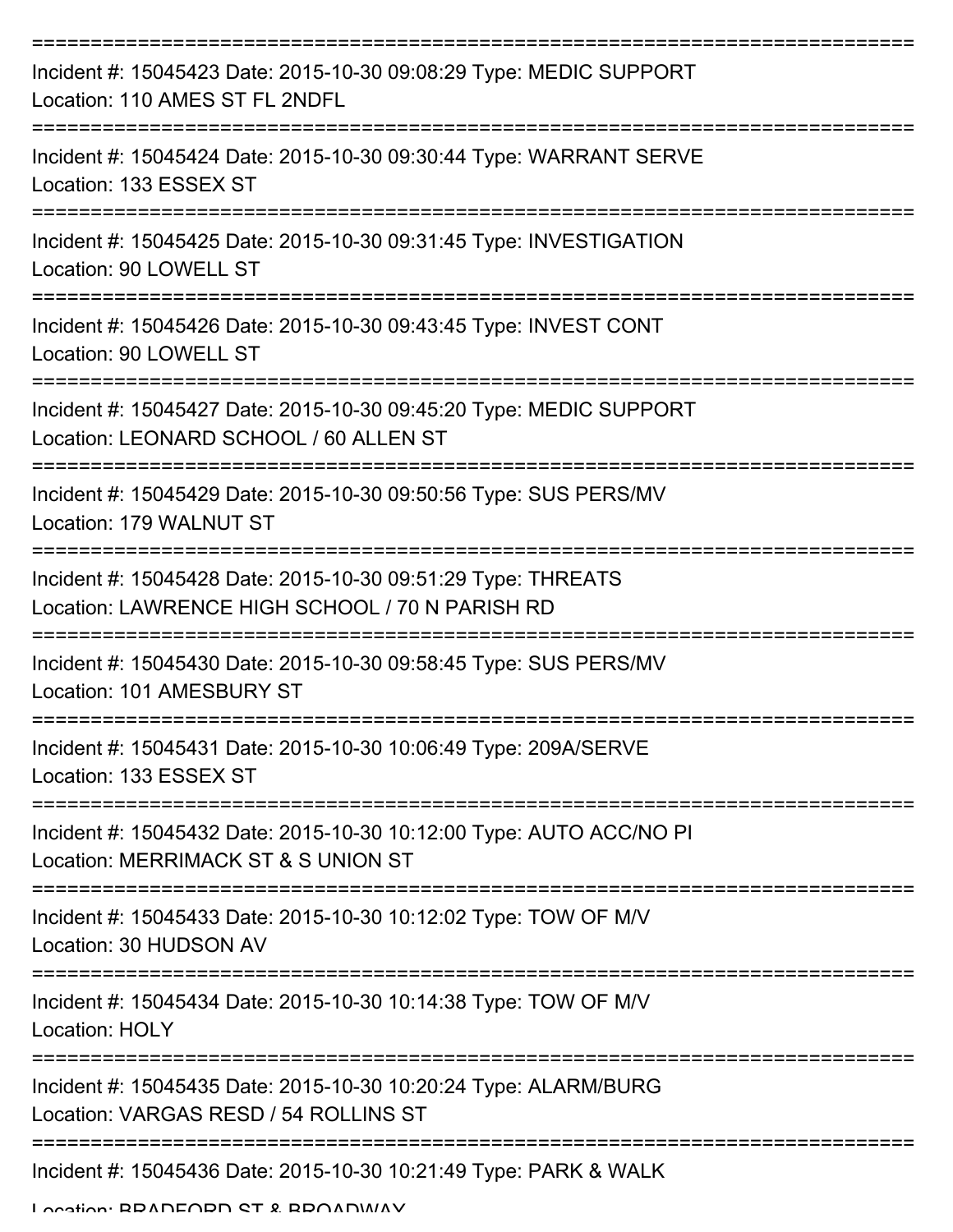| Incident #: 15045437 Date: 2015-10-30 10:25:29 Type: GENERAL SERV<br>Location: DEMOULAS MARKET / 700 ESSEX ST         |
|-----------------------------------------------------------------------------------------------------------------------|
| Incident #: 15045440 Date: 2015-10-30 10:27:22 Type: COURT DOC SERVE<br>Location: 77 S UNION ST #112                  |
| Incident #: 15045439 Date: 2015-10-30 10:28:48 Type: CK WELL BEING<br>Location: 5 SUTCLIFFE CT FL 1STFL               |
| Incident #: 15045438 Date: 2015-10-30 10:29:34 Type: KEEP PEACE<br>Location: 214 PHILLIPS ST                          |
| Incident #: 15045441 Date: 2015-10-30 10:37:52 Type: INVESTIGATION<br>Location: LAWRENCE HIGH SCHOOL / 70 N PARISH RD |
| Incident #: 15045442 Date: 2015-10-30 10:46:07 Type: SUS PERS/MV<br>Location: 101 AMESBURY ST                         |
| Incident #: 15045443 Date: 2015-10-30 10:46:48 Type: COURT DOC SERVE<br>Location: 40 UNION ST                         |
| Incident #: 15045444 Date: 2015-10-30 11:00:08 Type: UNWANTEDGUEST<br>Location: 660 S UNION ST                        |
| Incident #: 15045445 Date: 2015-10-30 11:02:43 Type: PARK & WALK<br>Location: BRADFORD ST & BROADWAY                  |
| Incident #: 15045446 Date: 2015-10-30 11:03:49 Type: RECOV/STOL/MV<br>Location: 230 OSGOOD ST                         |
| Incident #: 15045447 Date: 2015-10-30 11:14:44 Type: TOW OF M/V<br>Location: 57 WILLOW ST                             |
| Incident #: 15045448 Date: 2015-10-30 11:19:50 Type: 209A/SERVE<br><b>Location: 57 FRANKLIN ST</b>                    |
| Incident #: 15045450 Date: 2015-10-30 11:21:03 Type: NOTIFICATION<br>Location: 7 ASH ST                               |
| Incident #: 15045449 Date: 2015-10-30 11:21:58 Type: M/V STOP<br>Location: CENTRAL BRIDGE / 0 MERRIMACK ST            |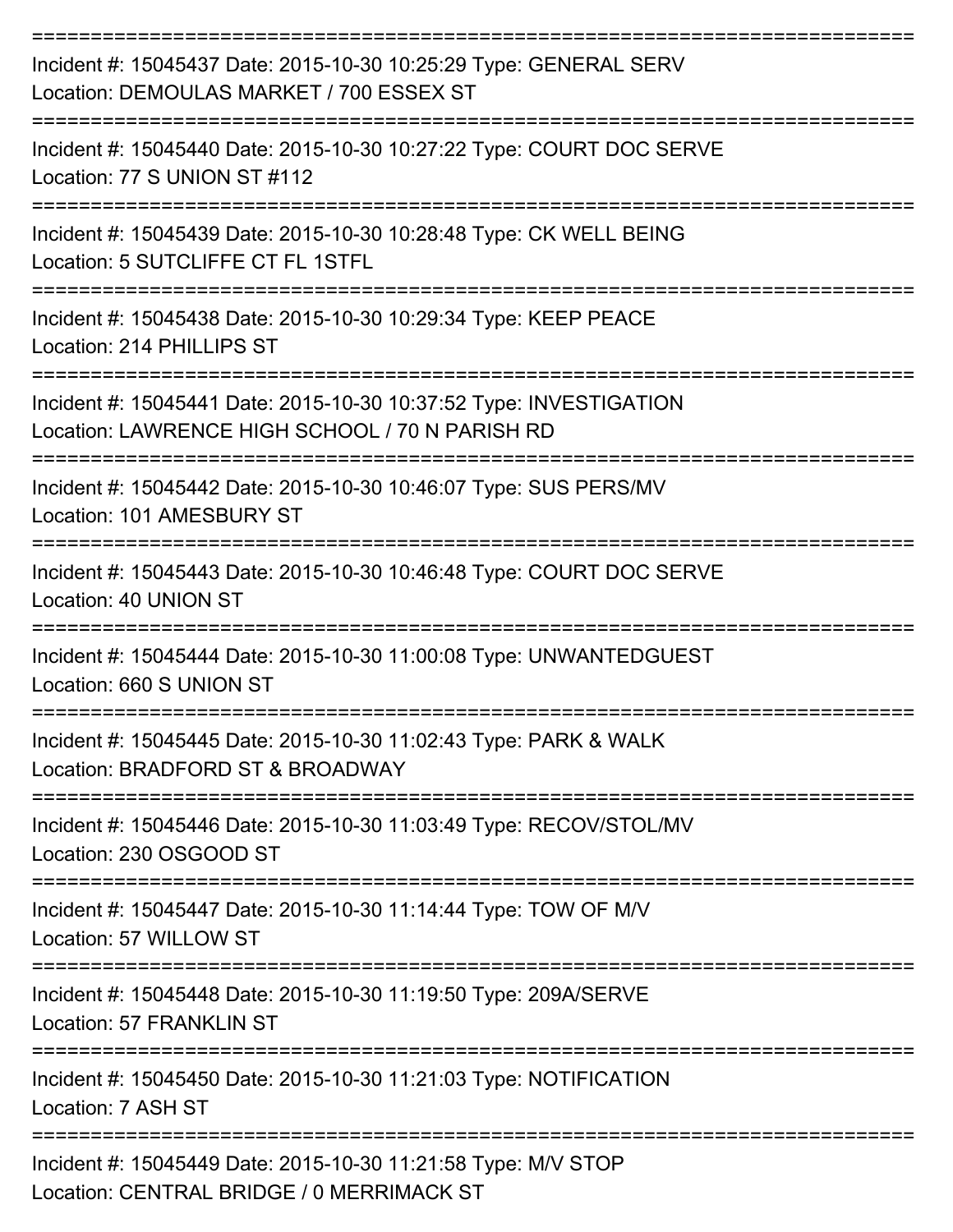| Incident #: 15045451 Date: 2015-10-30 11:24:36 Type: M/V STOP<br><b>Location: MERRIMACK ST</b>                                          |
|-----------------------------------------------------------------------------------------------------------------------------------------|
| ==================================<br>Incident #: 15045452 Date: 2015-10-30 11:28:11 Type: TRESPASSING<br>Location: DAISY ST & HOLLY ST |
| ====================<br>Incident #: 15045453 Date: 2015-10-30 11:29:35 Type: M/V STOP<br>Location: BROADWAY & CONCORD ST                |
| Incident #: 15045454 Date: 2015-10-30 11:31:18 Type: KEEP PEACE<br>Location: 214 PHILLIPS ST<br>:===================================    |
| Incident #: 15045455 Date: 2015-10-30 11:42:21 Type: M/V STOP<br><b>Location: MERRIMACK ST</b>                                          |
| Incident #: 15045456 Date: 2015-10-30 11:45:19 Type: STOL/MV/PAS<br>Location: 75 HANCOCK ST                                             |
| Incident #: 15045457 Date: 2015-10-30 11:46:29 Type: M/V STOP<br>Location: BROADWAY & TREMONT ST                                        |
| Incident #: 15045458 Date: 2015-10-30 11:51:12 Type: SUICIDE ATTEMPT<br>Location: BAILEY ST & S UNION ST                                |
| Incident #: 15045459 Date: 2015-10-30 11:53:45 Type: DOMESTIC/PAST<br>Location: 32 HANCOCK ST                                           |
| Incident #: 15045460 Date: 2015-10-30 12:07:49 Type: 209A/SERVE<br>Location: 1 RIVERVIEW PL                                             |
| Incident #: 15045461 Date: 2015-10-30 12:12:30 Type: WARRANT SERVE<br>Location: GEM GROUP / 9 INTERNATIONAL WY                          |
| Incident #: 15045462 Date: 2015-10-30 12:14:48 Type: E911 HANGUP<br>Location: 31 LEONARD AV                                             |
| Incident #: 15045463 Date: 2015-10-30 12:22:04 Type: SUS PERS/MV<br>Location: 121 WILLOW ST                                             |
| Incident #: 15045464 Date: 2015-10-30 12:26:45 Type: 209A/SERVE<br>Location: 247 ESSEX ST #8 FL 8                                       |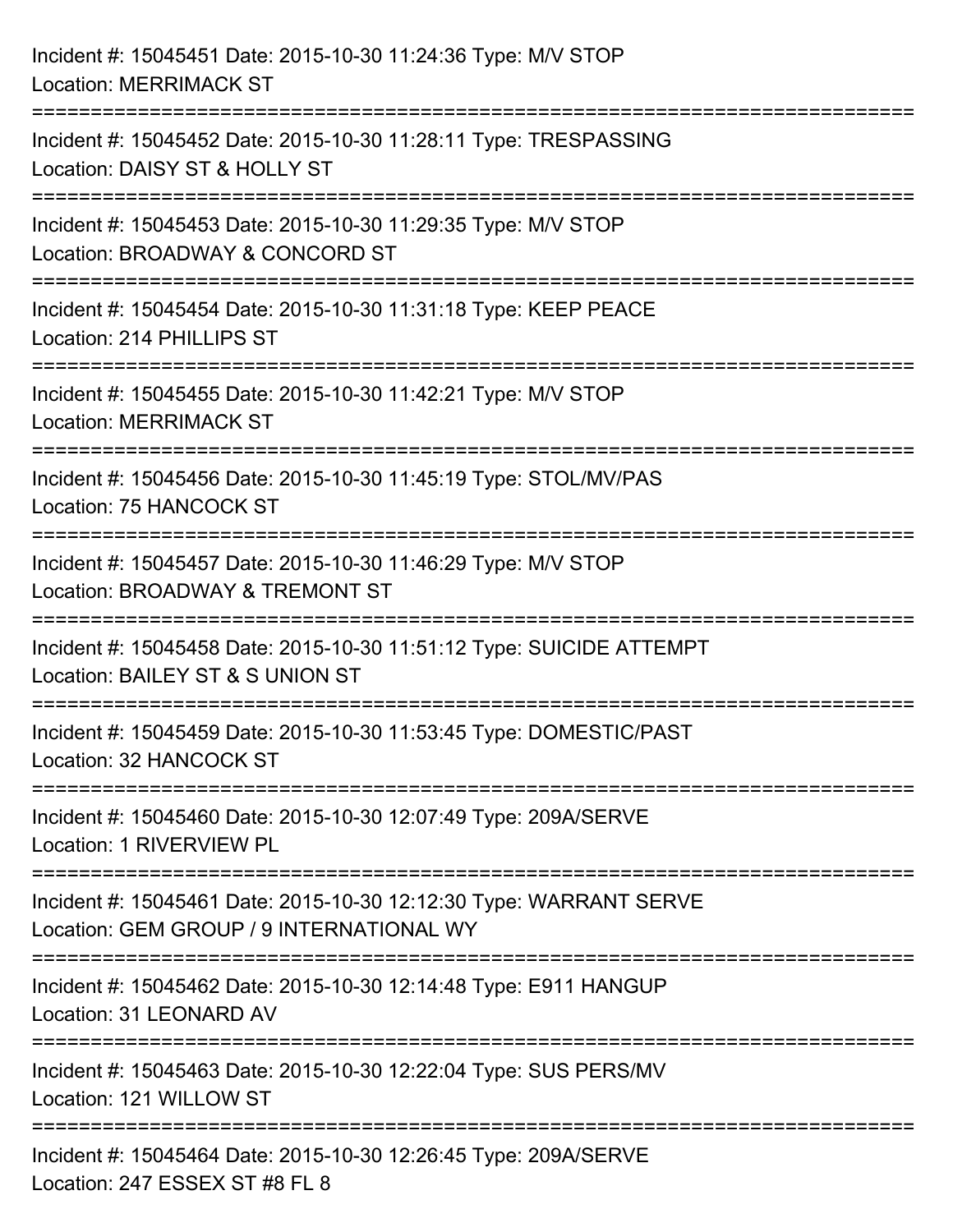| Incident #: 15045465 Date: 2015-10-30 12:27:24 Type: 209A/SERVE<br>Location: 36 BEACON AV                                                                          |
|--------------------------------------------------------------------------------------------------------------------------------------------------------------------|
| ===========================<br>Incident #: 15045466 Date: 2015-10-30 12:32:55 Type: HIT & RUN M/V<br>Location: 490 HAMPSHIRE ST                                    |
| Incident #: 15045467 Date: 2015-10-30 12:33:37 Type: M/V STOP<br>Location: 500 MERRIMACK ST<br>==================================<br>============================= |
| Incident #: 15045468 Date: 2015-10-30 12:34:52 Type: DISTURBANCE<br>Location: 35 MONMOUTH ST                                                                       |
| Incident #: 15045469 Date: 2015-10-30 12:50:01 Type: TOW/REPOSSED<br>Location: 75 HANCOCK ST<br>----------------------------                                       |
| Incident #: 15045470 Date: 2015-10-30 12:52:20 Type: 209A/SERVE<br>Location: 137 OSGOOD ST                                                                         |
| Incident #: 15045471 Date: 2015-10-30 13:12:09 Type: M/V STOP<br>Location: COMMON ST & JACKSON ST                                                                  |
| Incident #: 15045472 Date: 2015-10-30 13:14:05 Type: ALARMS<br>Location: 151 FERRY ST                                                                              |
| Incident #: 15045473 Date: 2015-10-30 13:15:49 Type: 911 HANG UP<br>Location: SELMIAS / 429 BROADWAY                                                               |
| Incident #: 15045474 Date: 2015-10-30 13:20:27 Type: FRAUD<br>Location: 347 WATER ST                                                                               |
| Incident #: 15045475 Date: 2015-10-30 13:22:30 Type: WARRANT SERVE<br>Location: 380 LOWELL ST                                                                      |
| Incident #: 15045476 Date: 2015-10-30 13:25:15 Type: GENERAL SERV<br>Location: LAWRENCE HIGH SCHOOL / 71 N PARISH RD                                               |
| Incident #: 15045477 Date: 2015-10-30 13:33:53 Type: DRUG VIO<br>Location: ARLINGTON SCHOOL / 150 ARLINGTON ST                                                     |
| Incident #: 15045478 Date: 2015-10-30 13:38:21 Type: AUTO ACC/NO PI<br>Location: CITY HALL / 200 COMMON ST                                                         |

===========================================================================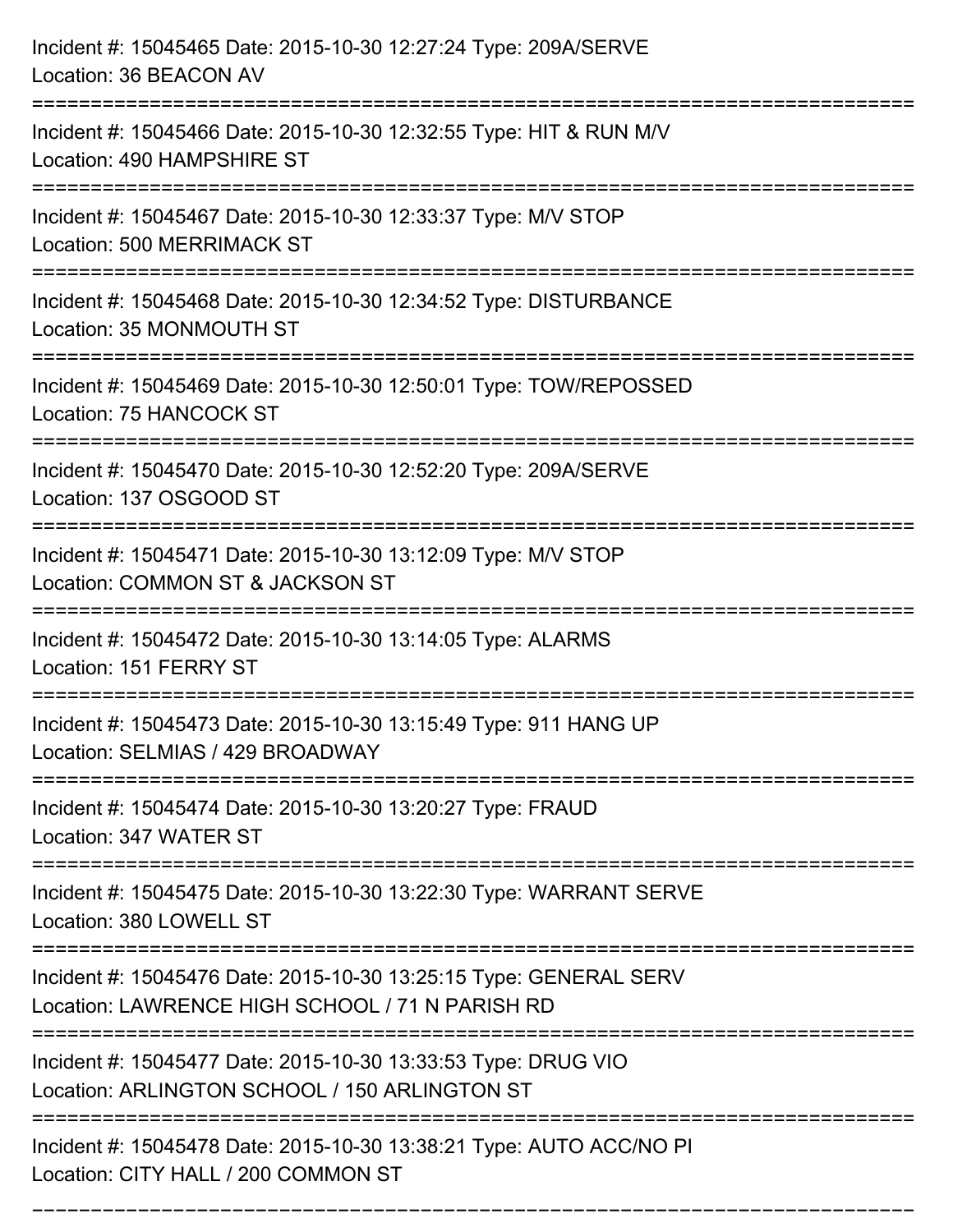| Incident #: 15045479 Date: 2015-10-30 13:49:18 Type: B&E/PAST<br>Location: 37 BROMFIELD ST                                                     |
|------------------------------------------------------------------------------------------------------------------------------------------------|
| Incident #: 15045480 Date: 2015-10-30 13:57:13 Type: NEIGHBOR PROB<br>Location: 184 SARATOGA ST #1                                             |
| Incident #: 15045481 Date: 2015-10-30 13:57:44 Type: NOTIFICATION<br>Location: 64 OSGOOD ST                                                    |
| Incident #: 15045482 Date: 2015-10-30 13:59:35 Type: LARCENY/PAST<br>Location: 15 UNION ST                                                     |
| Incident #: 15045483 Date: 2015-10-30 14:12:11 Type: HIT & RUN M/V<br>Location: COMMON ST & NEWBURY ST                                         |
| Incident #: 15045484 Date: 2015-10-30 14:16:10 Type: DISTURBANCE<br>Location: HEAD START GLCAC / 246 ANDOVER ST                                |
| Incident #: 15045485 Date: 2015-10-30 14:25:29 Type: DISTURBANCE<br>Location: 460 ESSEX ST                                                     |
| Incident #: 15045486 Date: 2015-10-30 14:31:30 Type: M/V STOP<br>Location: HAVERHILL ST & NEWBURY ST                                           |
| Incident #: 15045487 Date: 2015-10-30 14:36:26 Type: MAN DOWN<br>Location: SANTOS GROCERY / 232 HAMPSHIRE ST                                   |
| Incident #: 15045489 Date: 2015-10-30 14:44:37 Type: THREATS<br>Location: TD BANKNORTH MA / 450 ESSEX ST<br>================================== |
| Incident #: 15045488 Date: 2015-10-30 14:45:23 Type: COURT DOC SERVE<br>Location: 1 GENERAL ST                                                 |
| Incident #: 15045490 Date: 2015-10-30 15:08:22 Type: M/V STOP<br>Location: HAVERHILL ST & WEST ST                                              |
| Incident #: 15045491 Date: 2015-10-30 15:10:03 Type: M/V STOP<br>Location: BRADFORD ST & BROADWAY                                              |
| Incident #: 15045492 Date: 2015-10-30 15:23:17 Type: INVESTIGATION<br>Location: 90 LOWELL ST                                                   |
|                                                                                                                                                |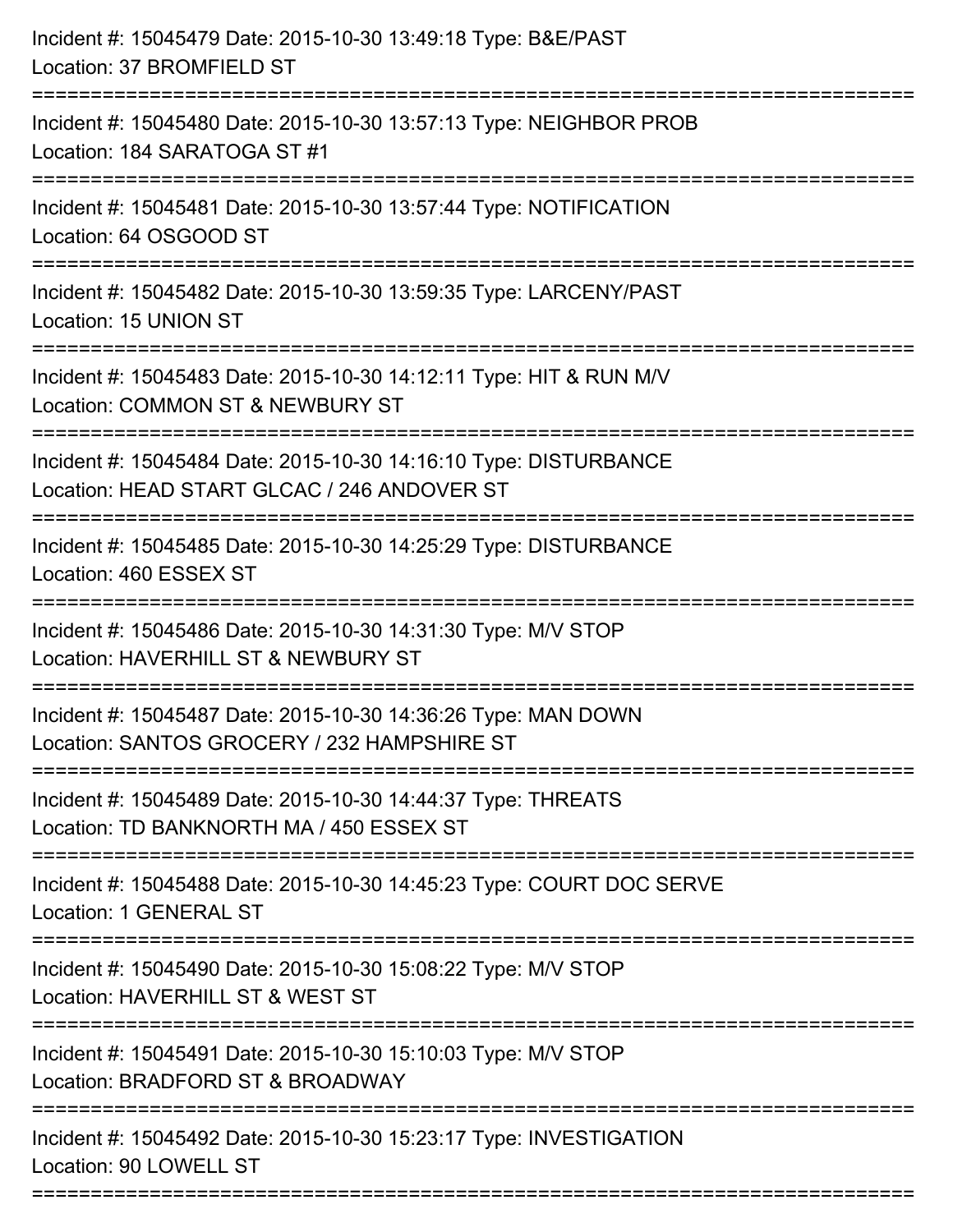| Location: LAWRENCE HIGH SCHOOL / 71 N PARISH RD                                                                                            |
|--------------------------------------------------------------------------------------------------------------------------------------------|
| Incident #: 15045496 Date: 2015-10-30 15:29:16 Type: A&B PAST<br>Location: BRADFORD ST & HAMPSHIRE ST<br>================================= |
| Incident #: 15045494 Date: 2015-10-30 15:30:06 Type: M/V STOP<br><b>Location: MARSTON ST</b>                                               |
| Incident #: 15045495 Date: 2015-10-30 15:31:10 Type: M/V STOP<br>Location: BROADWAY & HAVERHILL ST<br>==============================       |
| Incident #: 15045497 Date: 2015-10-30 15:49:49 Type: M/V STOP<br>Location: AVON ST & JACKSON ST<br>===================                     |
| Incident #: 15045498 Date: 2015-10-30 15:58:34 Type: WARRANT SERVE<br>Location: 25 LEONARD AV                                              |
| Incident #: 15045499 Date: 2015-10-30 16:07:21 Type: COURT DOC SERVE<br>Location: 9 BROADWAY                                               |
| Incident #: 15045500 Date: 2015-10-30 16:15:15 Type: ALARM/BURG<br>Location: 9 HARRIMAN ST #UNIT A                                         |
| Incident #: 15045501 Date: 2015-10-30 16:18:52 Type: M/V STOP<br>Location: ELM ST & HAMPSHIRE ST                                           |
| Incident #: 15045502 Date: 2015-10-30 16:25:22 Type: ALARM/BURG<br>Location: DELAGE RESD / 12 LENOX CIR                                    |
| Incident #: 15045503 Date: 2015-10-30 16:33:51 Type: AUTO ACC/NO PI<br>Location: 138 MARSTON ST                                            |
| Incident #: 15045504 Date: 2015-10-30 16:36:03 Type: HIT & RUN M/V<br><b>Location: ACTON ST</b>                                            |
| Incident #: 15045505 Date: 2015-10-30 16:44:23 Type: WARRANT SERVE<br>Location: 32 HANCOCK ST                                              |
| Incident #: 15045506 Date: 2015-10-30 17:06:53 Type: DISTURBANCE<br>Location: MERRIMACK ST & PARKER                                        |
|                                                                                                                                            |

Incident #: 15045507 Date: 2015 10 30 1511:10 Type: Sub-American<br>.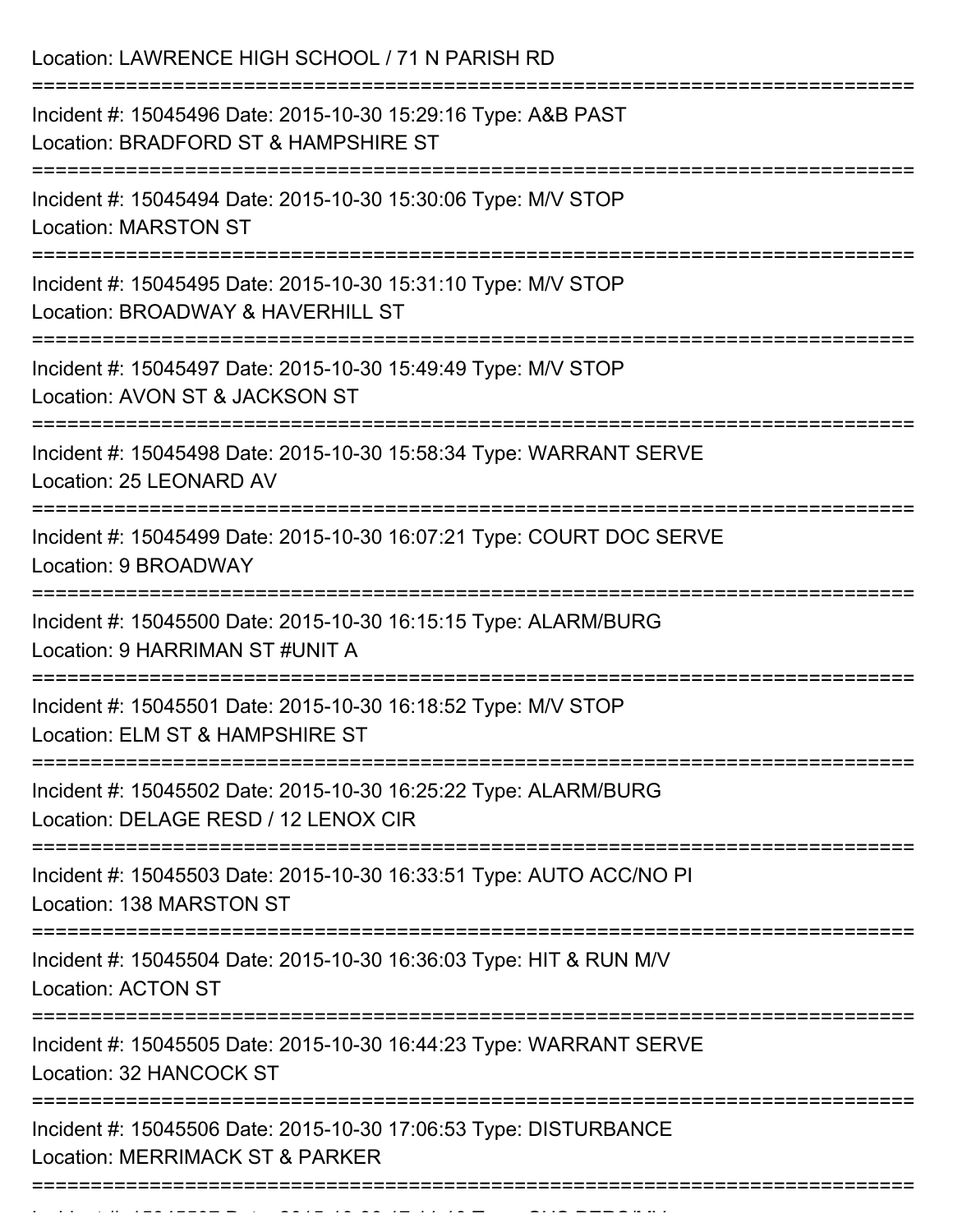Location: 280 MERRIMACK ST FL 2

| Incident #: 15045508 Date: 2015-10-30 17:11:42 Type: THREATS<br>Location: 198 PHILLIPS ST                            |
|----------------------------------------------------------------------------------------------------------------------|
| Incident #: 15045509 Date: 2015-10-30 17:14:24 Type: AUTO ACC/PI<br>Location: 255 LOWELL ST                          |
| Incident #: 15045510 Date: 2015-10-30 17:15:32 Type: ALARM/BURG<br>Location: BROADWAY PLAZA INSURANCE / 310 BROADWAY |
| Incident #: 15045511 Date: 2015-10-30 17:25:02 Type: SUS PERS/MV<br>Location: 131 BROOKFIELD ST<br>:================ |
| Incident #: 15045512 Date: 2015-10-30 17:30:02 Type: UNWANTEDGUEST<br>Location: 671 ESSEX ST #4-20                   |
| Incident #: 15045513 Date: 2015-10-30 17:33:59 Type: DOMESTIC/PROG<br>Location: 30 MORTON ST FL 2                    |
| Incident #: 15045514 Date: 2015-10-30 17:35:34 Type: SUS PERS/MV<br>Location: S UNION ST & SALEM ST                  |
| Incident #: 15045515 Date: 2015-10-30 17:37:21 Type: M/V STOP<br>Location: 341 BROADWAY                              |
| Incident #: 15045516 Date: 2015-10-30 17:37:24 Type: HIT & RUN M/V<br>Location: 110 RIVER POINTE WY                  |
| Incident #: 15045517 Date: 2015-10-30 17:57:55 Type: PARK & WALK<br><b>Location: BROOK ST</b>                        |
| Incident #: 15045518 Date: 2015-10-30 18:18:58 Type: M/V STOP<br>Location: HIGH ST & STORROW ST                      |
| Incident #: 15045519 Date: 2015-10-30 18:23:22 Type: DOMESTIC/PROG<br>Location: 114B MARSTON ST                      |
| Incident #: 15045520 Date: 2015-10-30 18:32:43 Type: FRAUD<br>Location: TD BANKNORTH MA / 305 S BROADWAY             |
|                                                                                                                      |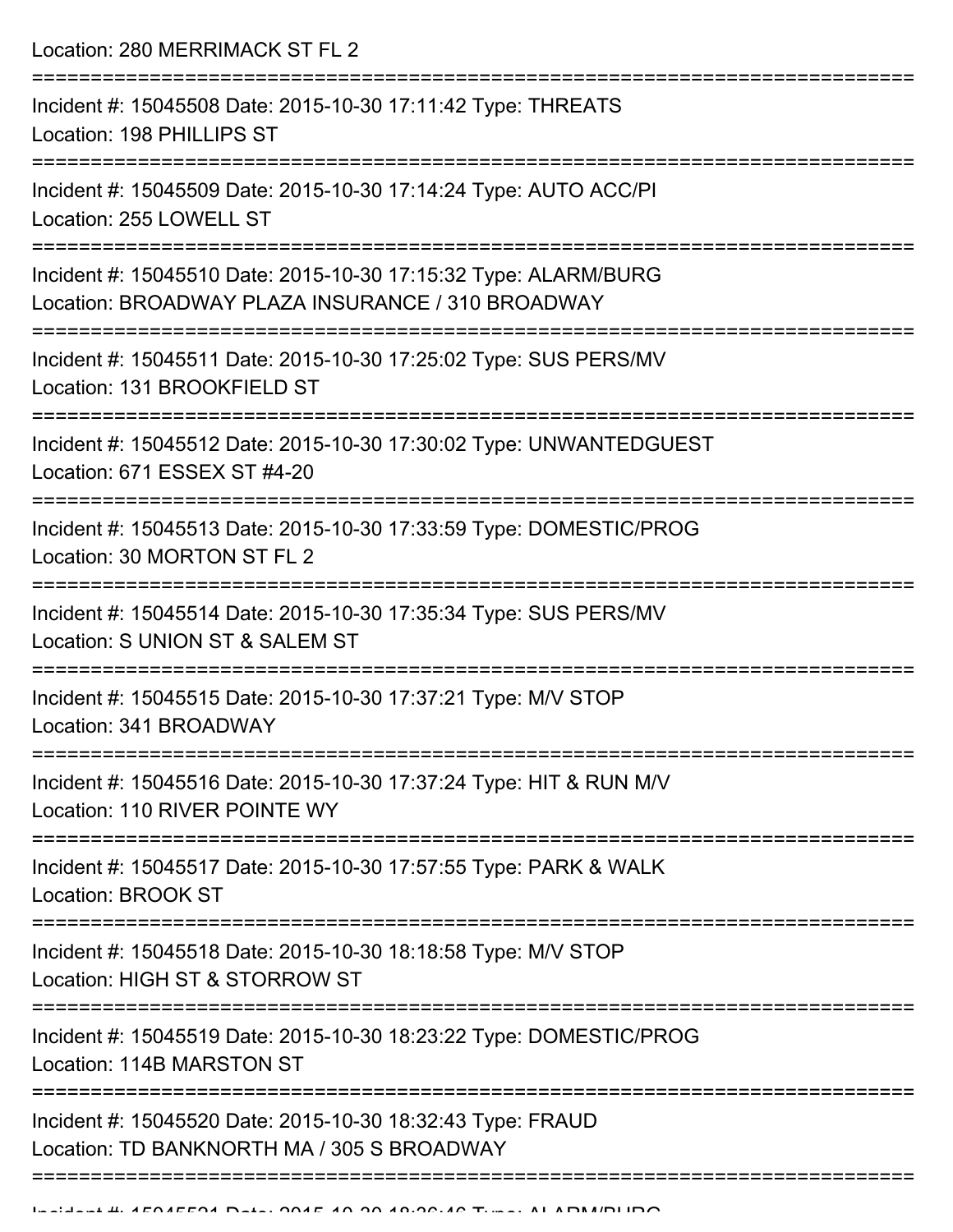| Location: LGH / 25 MARSTON ST                                                                                                          |
|----------------------------------------------------------------------------------------------------------------------------------------|
| Incident #: 15045522 Date: 2015-10-30 18:41:30 Type: DISTURBANCE<br>Location: 114 MARSTON ST #B                                        |
| =====================================<br>Incident #: 15045523 Date: 2015-10-30 18:49:30 Type: M/V STOP<br><b>Location: GARFIELD ST</b> |
| Incident #: 15045524 Date: 2015-10-30 18:49:36 Type: MEDIC SUPPORT<br>Location: 198 ESSEX ST #402                                      |
| Incident #: 15045525 Date: 2015-10-30 18:52:18 Type: M/V STOP<br><b>Location: DORCHESTER ST</b>                                        |
| Incident #: 15045526 Date: 2015-10-30 19:11:06 Type: LARCENY/PAST<br>Location: 252 WATER ST                                            |
| Incident #: 15045527 Date: 2015-10-30 19:14:38 Type: CK WELL BEING<br>Location: 10 VANDERGRIFT ST                                      |
| Incident #: 15045528 Date: 2015-10-30 19:38:09 Type: ALARM/BURG<br>Location: RESD; MICHAEL SWEENEY / 21 GLENWOOD DR                    |
| Incident #: 15045529 Date: 2015-10-30 19:49:44 Type: ALARM/BURG<br>Location: LGH XRAY CENTER / 25 MARSTON ST                           |
| Incident #: 15045530 Date: 2015-10-30 19:59:03 Type: MAL DAMAGE<br>Location: 47 TEXAS AV FL 1                                          |
| Incident #: 15045531 Date: 2015-10-30 20:13:16 Type: MAL DAMG PROG<br>Location: 154 FARNHAM ST                                         |
| Incident #: 15045532 Date: 2015-10-30 20:17:33 Type: MAL DAMAGE<br>Location: 134 FOSTER ST                                             |
| Incident #: 15045533 Date: 2015-10-30 20:21:11 Type: M/V STOP<br>Location: PARKER ST & SPRINGFIELD ST                                  |
| Incident #: 15045534 Date: 2015-10-30 20:25:55 Type: ALARM/BURG<br>Location: LGH XRAY CENTER / 25 MARSTON ST                           |
| Incident #: 15045535 Date: 2015-10-30 20:27:49 Type: DISTURBANCE                                                                       |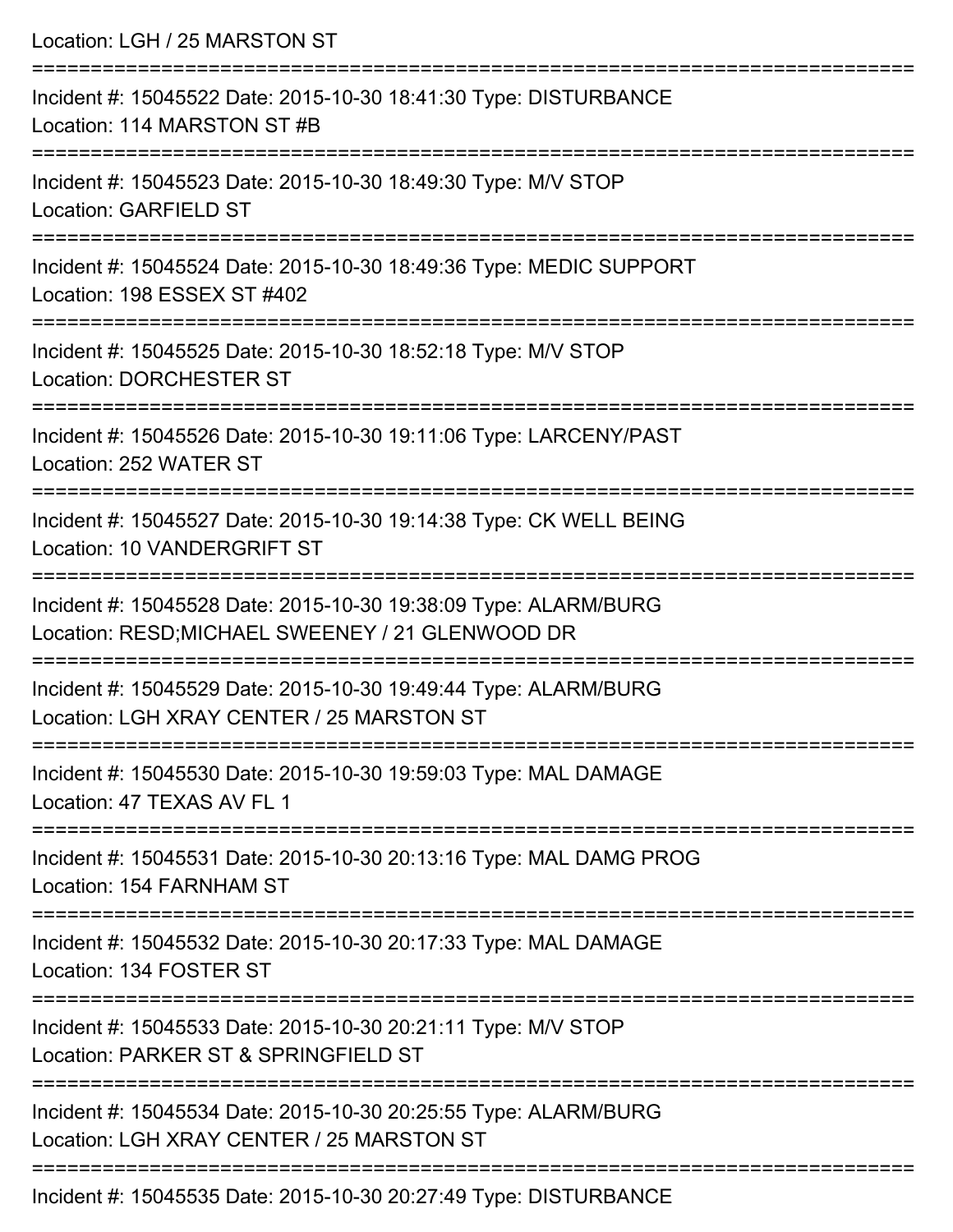| Incident #: 15045536 Date: 2015-10-30 20:45:24 Type: AUTO ACC/NO PI<br>Location: JACKSON ST & KNOX ST          |
|----------------------------------------------------------------------------------------------------------------|
| Incident #: 15045537 Date: 2015-10-30 20:48:58 Type: M/V STOP<br>Location: E HAVERHILL ST & VINE ST            |
| Incident #: 15045538 Date: 2015-10-30 20:51:46 Type: FIGHT<br>Location: EMMETT ST & NEWTON ST                  |
| Incident #: 15045539 Date: 2015-10-30 21:11:47 Type: DISTURBANCE<br>Location: 77 OXFORD ST                     |
| Incident #: 15045540 Date: 2015-10-30 21:16:02 Type: SUS PERS/MV<br>Location: BRANCO THE FLORIST / 89 ESSEX ST |
| Incident #: 15045541 Date: 2015-10-30 21:18:40 Type: A&B PROG<br>Location: 202 BAILEY ST #B                    |
| Incident #: 15045542 Date: 2015-10-30 21:43:59 Type: NOISE ORD<br><b>Location: TREMONT ST</b>                  |
| Incident #: 15045543 Date: 2015-10-30 21:46:31 Type: DISTURBANCE<br>Location: MCDONALDS / 50 BROADWAY          |
| Incident #: 15045544 Date: 2015-10-30 21:47:34 Type: GEN OFFENCES<br>Location: 80 HOLLY ST FL 2                |
| Incident #: 15045546 Date: 2015-10-30 22:25:51 Type: DRINKING PUBL<br>Location: 75 BUTLER ST                   |
| Incident #: 15045545 Date: 2015-10-30 22:25:59 Type: M/V STOP<br>Location: MANCHESTER ST & WEST ST             |
| Incident #: 15045547 Date: 2015-10-30 22:28:47 Type: SHOTS FIRED<br>Location: 172 OSGOOD ST                    |
| Incident #: 15045548 Date: 2015-10-30 22:29:41 Type: AUTO ACC/PI<br><b>Location: MANCHESTER ST</b>             |
| Incident #: 15045549 Date: 2015-10-30 22:30:22 Type: MEDIC SUPPORT                                             |